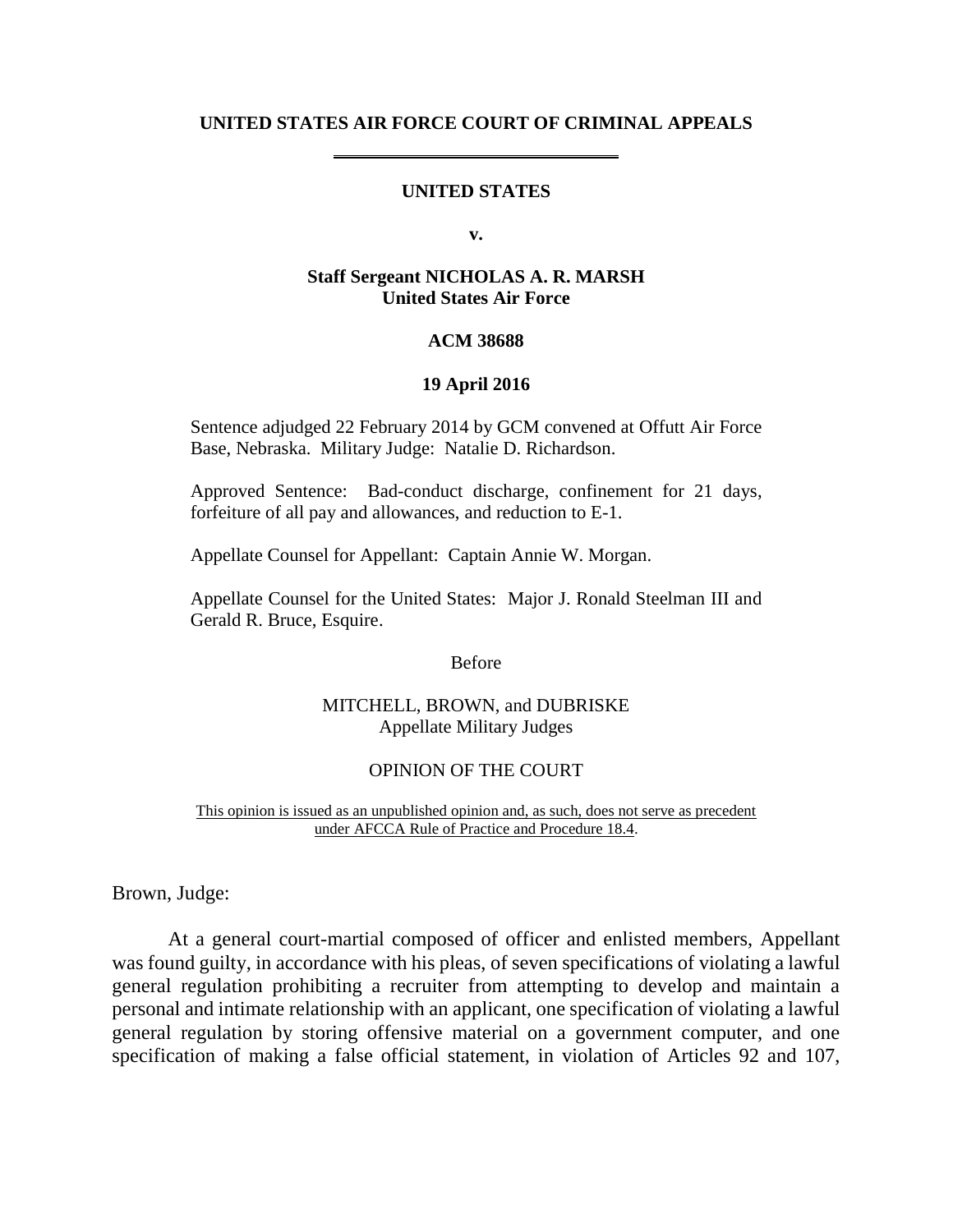UCMJ, 10 U.S.C.  $\S$ § 892, 907.<sup>1</sup> The members sentenced Appellant to a bad-conduct discharge, confinement for 21 days, forfeiture of all pay and allowances, and reduction to E-1. The convening authority approved the sentence as adjudged.

On appeal, Appellant raises six issues: (1) that Appellant's guilty plea to violating an Air Education and Training Command instruction prohibiting a recruiter from attempting to develop personal relationships with applicants was not provident because the instruction was not punitive; (2) that the military judged erred by not sua sponte recusing herself; (3) that the military judge abused her discretion by not sua sponte allowing counsel to voir dire the members between findings and sentencing; (4) that the judge erred in instructing the members to disregard all evidence presented in findings based on a not guilty verdict as to those offenses; (5) that the staff judge advocate's recommendation (SJAR) failed to provide accurate and proper advice regarding Appellant's character of service; and (6) that Appellant is entitled to relief due to delays in post-trial processing.<sup>2</sup> We disagree with the first five averments, but find merit in the post-trial processing claim. Consequently, we hold the Government violated post-trial processing standards, warranting some sentencing relief. We affirm the finding and sentence, as reassessed.

#### *Background*

Appellant was an Air Force recruiter. In May 2012, a parent of one of Appellant's applicants submitted a complaint to Air Force authorities about Appellant's relationship with their daughter. This initiated an investigation of Appellant that uncovered he had, between March 2011 and May 2012, engaged in unprofessional relationships with seven different applicants in violation of paragraph 4.5.3 of Air Education and Training Command Instruction (AETCI) 36-2909, *Professional and Unprofessional Relationships* (2 March 2007). The unprofessional relationships consisted of inappropriate electronic communications; requesting nude and semi-nude pictures from some of the applicants; having personal and intimate discussions with the applicants, unrelated to his duties as a recruiter; and, on one occasion, engaging in consensual sexual activity with an applicant at Appellant's office. When Appellant was questioned by investigators about his conduct with applicants, he lied about whether he had previously touched an applicant in an unprofessional manner. This resulted in the false official statement offense. A later search of Appellant's government computer also uncovered sexually explicit images of Appellant and others, to include some applicants. This resulted in the violation of a lawful general regulation offense by storing offensive material on a government computer.

 $<sup>1</sup>$  Appellant was acquitted of nine specifications of violating an instruction prohibiting recruiters from establishing</sup> personal relationships with applicants, recruits, and personnel assigned to the Recruiter Assistance Program.

<sup>2</sup> The first and second issues were raised pursuant to *United States v. Grostefon*, 12 M.J. 431 (C.M.A. 1982).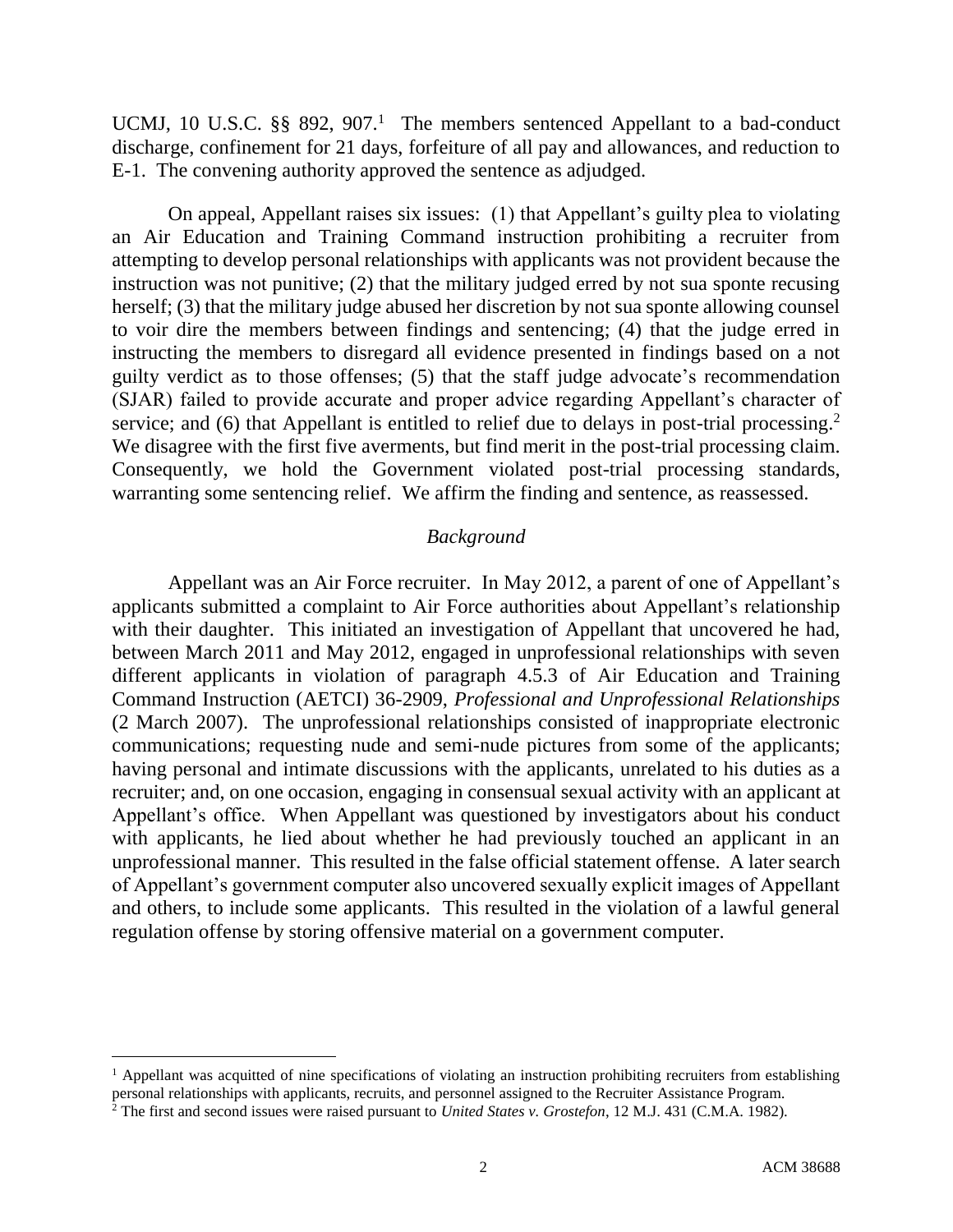## *Providence of Plea*

Pursuant to *United States v. Grostefon*, 12 M.J. 431 (C.M.A. 1982), Appellant argues that his guilty pleas to violating paragraph 4.5.3 of AETCI 36-2909, by engaging in unprofessional relationships with applicants, was improvident because the instruction was not a punitive instruction. In pleading guilty, Appellant specifically told the military judge that he believed that the instruction was punitive. On appeal, however, Appellant asserts that he was incorrect in believing that the instruction was punitive and that, as a matter of law, the provision was not punitive. Specifically, Appellant argues that the instruction does not comply with the administrative requirements of Air Force Instruction 33-360, ¶ 2.17.1, *Publications and Forms Management* (18 May 2006), and that, therefore, AETCI 36-2909 is not a punitive instruction.

Pure questions of law arising from a guilty plea are reviewed de novo. *United States v. Inabinette*, 66 M.J. 320, 322 (C.A.A.F. 2008). Rejection of a guilty plea requires that the record show a substantial basis for questioning the providence of the plea. *Id*.; *United States v. Prater*, 32 M.J. 433, 436 (C.M.A. 1991).

In *United States v. LeBlanc*, 74 M.J. 650 (A.F. Ct. Crim. App. 2015), we considered and explicitly rejected the argument that AETCI 36-2909 is not a punitive instruction. We again reject this argument for the reasons set forth in *LeBlanc*.

# *Military Judge Recusal*

Pursuant to *Grostefon*, Appellant argues for the first time on appeal that the military judge should have sua sponte recused herself from presiding over this court-martial. Appellant asserts the military judge took a hostile tone toward his civilian defense counsel, especially when compared to her discussions with the trial counsel. Appellant bases his assertion on the military judge electing to hold his civilian defense counsel in contempt, while not taking a similar action against the trial counsel. At no point during the proceedings did Appellant request to voir dire the military judge or request that the military judge recuse herself.

Military judges must disqualify themselves if their "impartiality might reasonably be questioned," or if they have "a personal bias or prejudice concerning a party or personal knowledge of disputed evidentiary facts." Rules for Courts-Martial (R.C.M.) 902(a) and (b)(1). While a military judge's decision on recusal is reviewed for abuse of discretion where it is raised by an appellant at trial, when an appellant does not raise the issue until appeal, it is reviewed under the plain error standard. *United States v. Martinez*, 70 M.J. 154, 157 (C.A.A.F. 2011). "Plain error occurs when (1) there is error, (2) the error is plain or obvious, and (3) the error results in material prejudice." *Id*.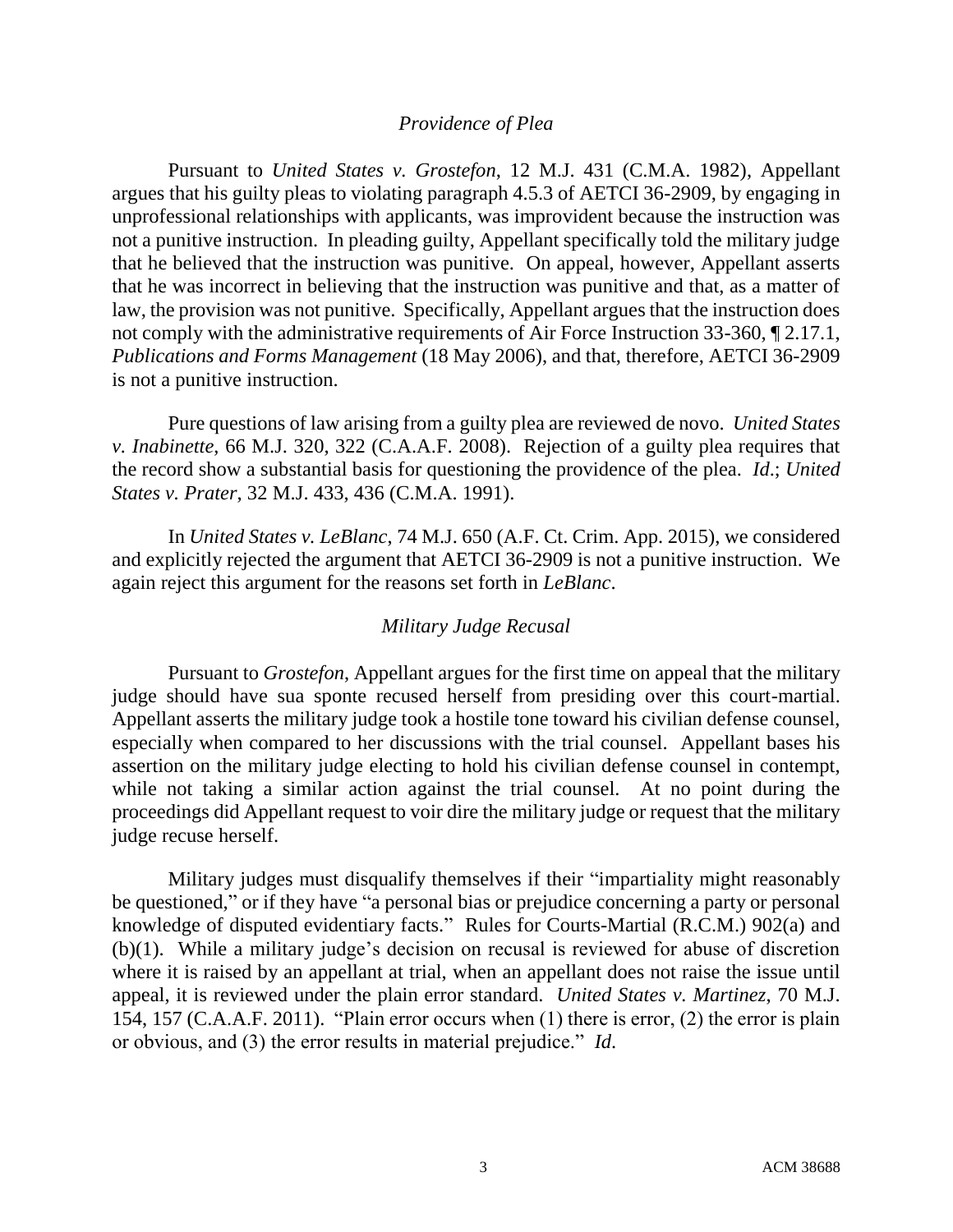"[W]hen a military judge's impartiality is challenged on appeal, the test is whether, taken as a whole in the context of this trial, a court-martial's legality, fairness, and impartiality were put into doubt by the military judge's [actions]." *United States v. Burton*, 52 M.J. 223, 226 (C.A.A.F. 2000) (citation and quotation marks omitted). The appearance of impartiality is reviewed objectively; that is, "[a]ny conduct that would lead a reasonable man knowing all the circumstances to the conclusion that the judge's impartiality might reasonably be questioned is a basis for the judge's disqualification." *United States v. Kincheloe*, 14 M.J. 40, 50 (C.M.A. 1982) (citation and internal quotation marks omitted).

As Appellant's contention relies on his perception that the military judge was inconsistent in how she responded to the failures of Government counsel and Defense counsel to comply with deadlines established by the military judge during trial, it is helpful to briefly discuss the military judge's actions toward each party.

Turning first to the Government, the military judge concluded that the Government failed to provide timely discovery to the Defense. At arraignment, the military judge granted the Defense a continuance because of outstanding discovery. Later at trial, the military judge specifically found that the trial counsel *negligently* failed to provide necessary discovery to the Defense in a timely manner and that there was poor communication between the Government and Defense counsel. Nevertheless, as the Defense had the necessary discovery prior to trial, the military judge provided no additional relief for discovery violations beyond the initial continuance.

As to the Defense, the civilian defense counsel repeatedly failed to submit motions in a timely manner. The military judge initially set a deadline for motions to be filed on 7 January 2014. After granting the Defense's request for a continuance, the military judge provided a new deadline of 20 January 2014 for counsel to provide a detailed notice of all anticipated motions. On 31 January 2014, the Defense submitted a motion to suppress. Although specifically noting that the Defense was derelict in missing the motions deadlines, the military judge considered and granted the motion to suppress. The civilian defense counsel subsequently apologized to the court for his untimeliness in submitting motions to the court.

This was not, however, the last untimely motion that the civilian defense counsel would submit. After Appellant pleaded guilty to some of the alleged misconduct, the Government attempted to prove up the remaining offenses involving violations of a general regulation. After the Government rested, the civilian defense counsel made several motions, to include challenging the wording of the specifications and arguing that the duties imposed by the regulation were unconstitutionally vague.

There was nothing apparent in either of these motions that suggested why the Defense was unable to provide earlier notice to the court. When asked about this by the military judge, the civilian defense counsel responded that he did not comply with the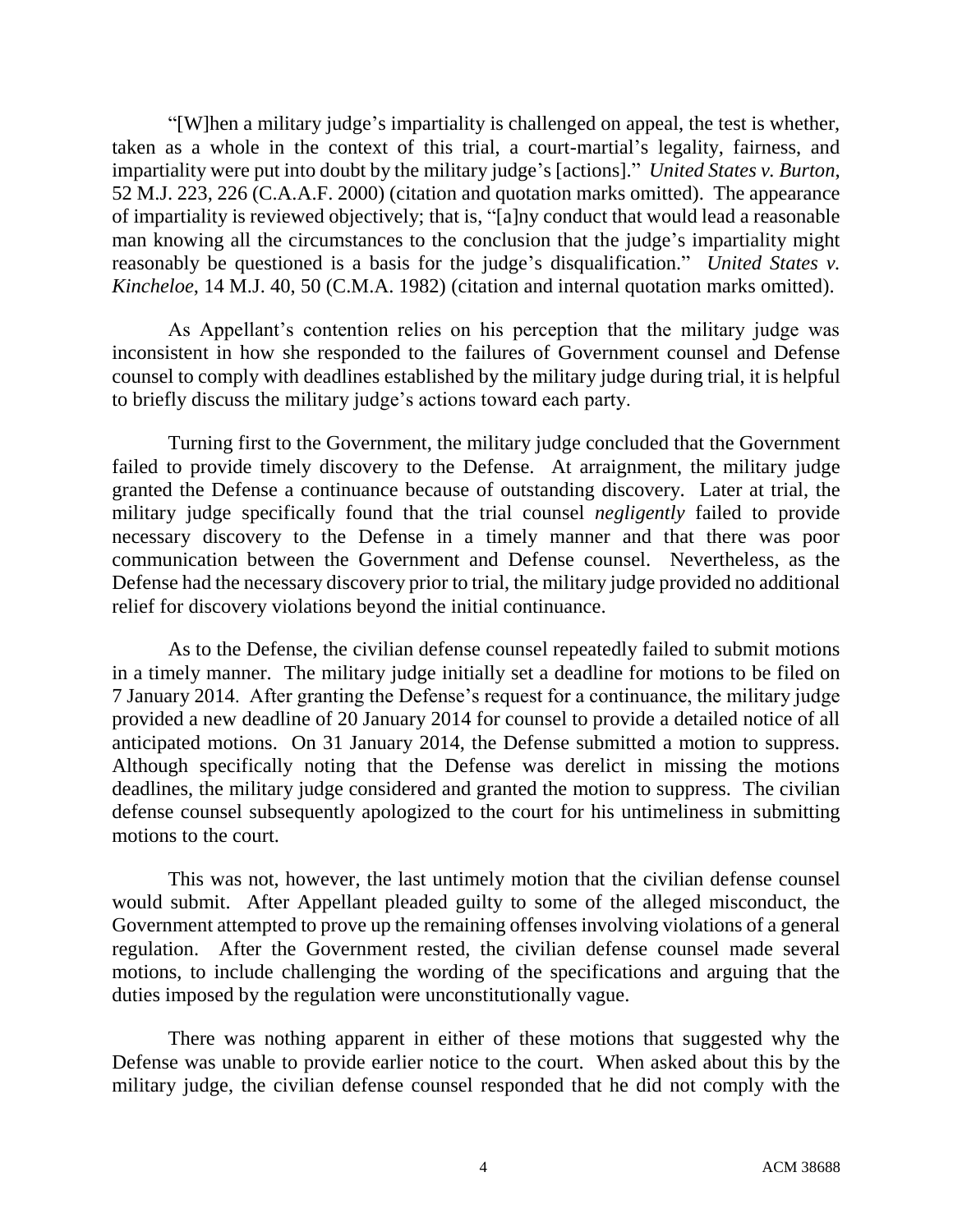deadlines because he believed that doing so would be harmful to Appellant by providing the Government an opportunity to remedy the error. Despite the untimeliness, the military judge again elected to consider the Defense motions and granted, in part, one of the motions alleging a defective specification.

Nevertheless, while the members were later deliberating on the sentence, the military judge held the civilian defense counsel in contempt and explained that the reason for this was that the civilian defense counsel *willfully* violated her order. Though finding the civilian defense counsel in contempt, she imposed no punishment. In doing so, she explained that she considered the Government's behavior in dealing with discovery and that she did not believe the Government's actions rose to the level of contempt.

The military judge did not err in failing to sua sponte recuse herself. The military judge explained, and the record supported, why the military judge elected to pursue contempt proceedings against the civilian defense counsel but not the trial counsel. Unlike the trial counsel, the civilian defense counsel's actions were an intentional defiance of the military judge's deadlines. In addition, although civilian defense counsel was previously warned by the military judge about submitting untimely motions, this warning failed to deter counsel's intentional conduct. In contrast, the Government's initial failure to provide required discovery was found to be an unintentional oversight.

Despite the intentional defiance of the military judge's scheduling order, the military judge also took pains to address it in a fashion that would not adversely impact Appellant. The military judge considered all motions regardless of timeliness, and granted several untimely Defense motions. Other than a purported instructional error discussed below, Appellant does not challenge the denial of any motions he raised at trial.

The military judge also chose to delay any discussion of a contempt hearing until the members were in deliberation for sentence. The contempt hearing was the last substantive discussion on the record prior to the announcement of the sentence.<sup>3</sup> This separated the contempt discussion from the merits of Appellant's case. Appellant was not prejudiced in any manner by the military judge's determination to hold civilian defense counsel in contempt, at the end of the trial, for an intentional defiance of the military judge's deadline for motions. Furthermore, it is also significant that the civilian defense counsel did not request that the military judge recuse herself. *See United States v. Cooper*, 51 M.J. 247, 250 (C.A.A.F. 1999) (failing to move to disqualify the military judge strongly suggested that the defense did not believe that the military judge lost impartiality or the appearance of impartiality). Nothing with the military judge's actions suggested a bias against the Defense or, alternatively, partiality toward the Government.

<sup>&</sup>lt;sup>3</sup> The contempt hearing appears to have occurred after the civilian defense counsel's last substantive actions in this case. Appellant's military defense counsel submitted a letter supporting Appellant's clemency request. Nothing in Appellant's clemency suggested dissatisfaction with his civilian defense counsel.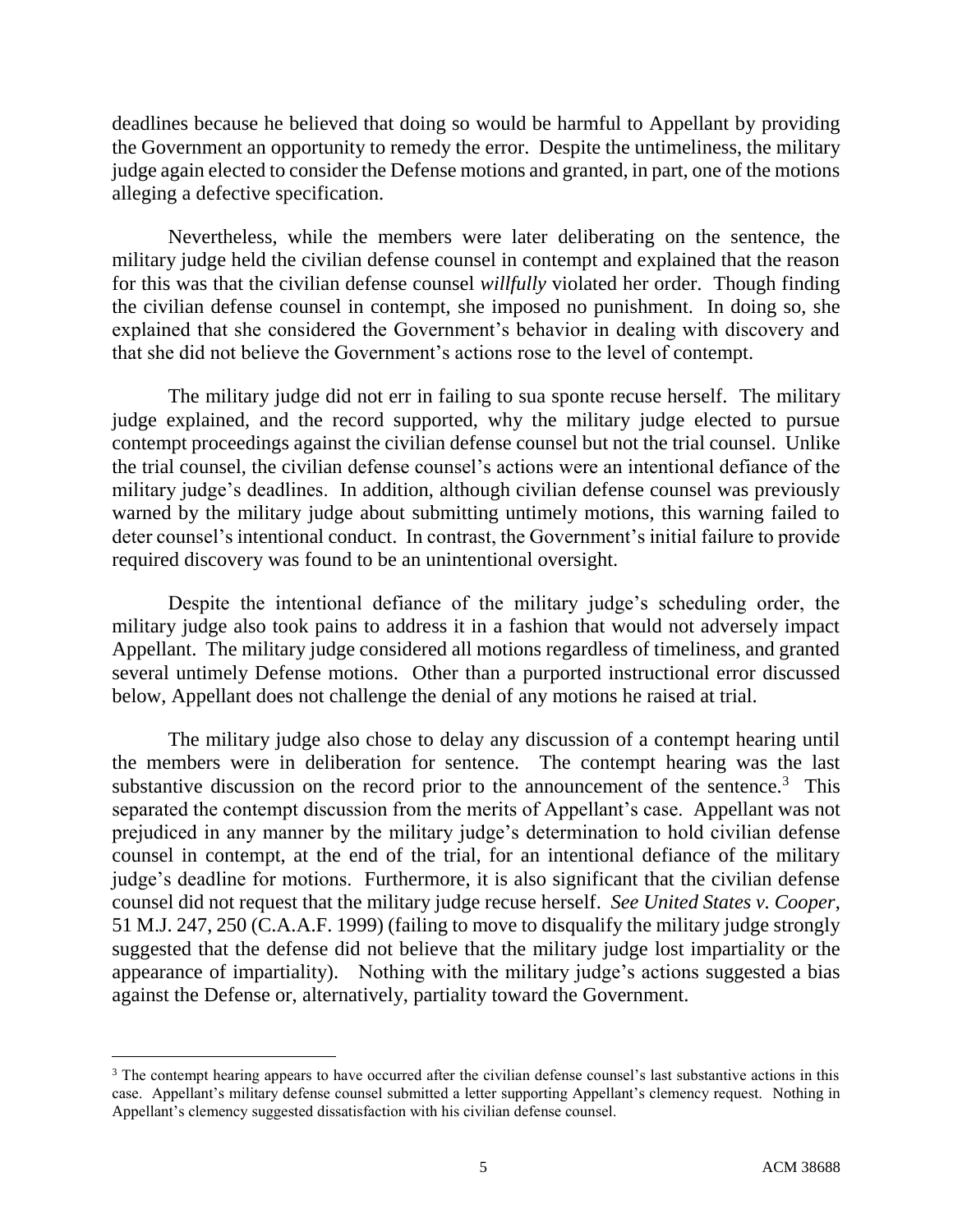After reviewing the record of trial in its entirety, this court is convinced that the court-martial's legality, fairness, and impartiality were not put into doubt by the military judge's actions and the military judge did not err by failing to sua sponte recuse herself.<sup>4</sup>

### *Sua Sponte Excusal of Member for Cause*

The parties have the right to challenge court members for cause. Article  $41(a)(1)$ , UCMJ, 10 U.S.C. §841(a)(1). "A member shall be excused for cause whenever it appears that the member . . . [s]hould not sit as a member in the interest of having a court-martial free from substantial doubt as to legality, fairness, and impartiality." R.C.M. 912(f)(1)(N). A party may challenge a member for cause "during trial when it becomes apparent that a ground for challenge may exist," and a hearing may be held to resolve the issue. R.C.M.  $912(f)(2)(B)$ .

The military judge "*may*, in the interest of justice, excuse a member against whom a challenge for cause would lie." R.C.M. 912(f)(4) (emphasis added). "A military judge has the discretionary authority to sua sponte excuse the member but has no duty to do so." *United States v. McFadden*, 74 M.J. 87, 90 (C.A.A.F. 2015). The discretionary authority of a military judge to excuse a member sua sponte "in the interest of justice" is a "drastic action." *United States v. Velez*, 48 M.J. 220, 225 (C.A.A.F. 1998) (quoting R.C.M. 912(f)(4)). "The judge's decision whether or not to excuse a member sua sponte is subsequently reviewed for an abuse of discretion." *United States v. Strand*, 59 M.J. 455, 458 (C.A.A.F. 2004); *see also United States v. Akbar*, 74 M.J. 364, 395 (C.A.A.F. 2015) (explaining why the military judge did not abuse his discretionary authority to sua sponte remove members).

After the panel acquitted Appellant of all the litigated specifications, the military judge informed the panel that they would proceed to the sentencing phase of trial for the offenses to which Appellant previously pleaded guilty. In so doing, the military judge instructed the members that the evidence and testimony presented in findings were not a part of the sentencing proceeding and should be disregarded by them unless that same evidence was again presented in the sentencing portion of the trial.

The president of the panel asked the military judge why a new panel would not be impaneled for sentencing. After the military judge explained to the member that it was permissible to proceed with the same panel, the member confirmed that he could follow the military judge's instruction to disregard the evidence presented in findings. The military judge then asked the entire panel if they could follow the military judge's

<sup>4</sup> Although we reviewed this allegation of error under the plain error standard, rather than an abuse of discretion standard, we conclude that the military judge's failure to sua sponte recuse herself was not error under either standard of review. *Compare United States v. Burton*, 52 M.J. 223, 226 (C.A.A.F. 2000) (applying an abuse of discretion standard) *with United States v. Martinez*, 70 M.J. 154, 157 (C.A.A.F. 2011) (applying plain error standard).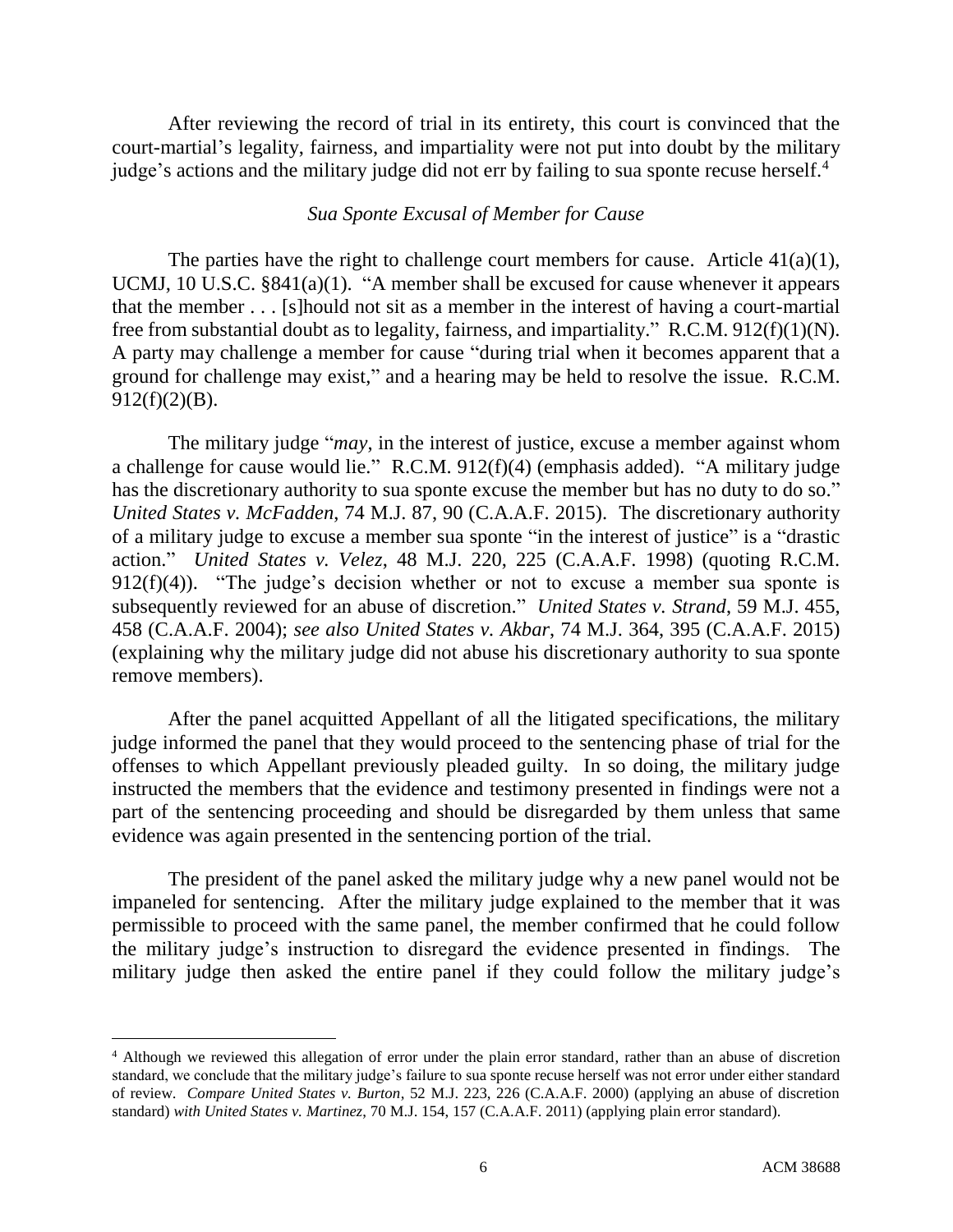instruction and they all said that they could. The Defense did not request that the military judge voir dire the members further and did not challenge any of the members for cause.

Although the panel member questioned the military judge about the process, he never expressed any concern about an inability to follow the military judge's instruction. Once he learned that they would effectively be starting over in sentencing, to include receiving additional evidence and testimony, the member responded that the military judge answered his question, he understood the instruction, and he would be able to follow that instruction. Furthermore, the military judge performed a limited voir dire of not only the member who asked the question, but all of the members. She was satisfied that they understood her instruction and would follow it.

Appellant further argues on appeal that the military judge should have allowed counsel to supplement her examination of the members to determine whether there was any bias or impartiality. The military judge, however, did not prohibit such an inquiry, and the Government and Defense, after personally observing the member and the military judge's response to the member's question, apparently determined that further questioning was not necessary and declined to request additional voir dire. A review of the record supports that conclusion.

We are convinced that the military judge did not abuse her discretion in failing to sua sponte excuse the president of the panel.

# *Military Judge's Control over Presentation of Evidence*

As previously discussed, the military judge instructed the members that they should disregard all evidence and testimony presented during findings that was not reintroduced during sentencing. Appellant asserts that this instruction was error, and the members should have been instructed that they could consider mitigating evidence offered during the findings portion of the trial. Specifically, Appellant now points to testimony from a noncommissioned officer (NCO) during findings, concerning the institutional pressures placed on recruiters and Appellant's receipt of an annual award for exceeding his quota of new recruits, as evidence from findings that the members should have been able to consider as mitigating evidence in sentencing.

It is the military judge's duty to properly instruct the members at trial. *See United States v. Quintanilla*, 56 M.J. 37, 83 (C.A.A.F. 2001). A military judge's decision to provide an instruction is reviewed for an abuse of discretion. *United States v. Maxwell*, 45 M.J. 406, 424 (C.A.A.F. 1996). However, "[t]he propriety of the instructions given by a military judge is reviewed de novo." *Quintilla*, 56 M.J. at 83. In examining instructions provided by the military judge, an appellate court examines "whether the instruction as a whole provides meaningful legal principles for the court-martial's consideration." *United States v. Truman*, 42 C.M.R. 106, 109 (C.M.A. 1970). "The military judge has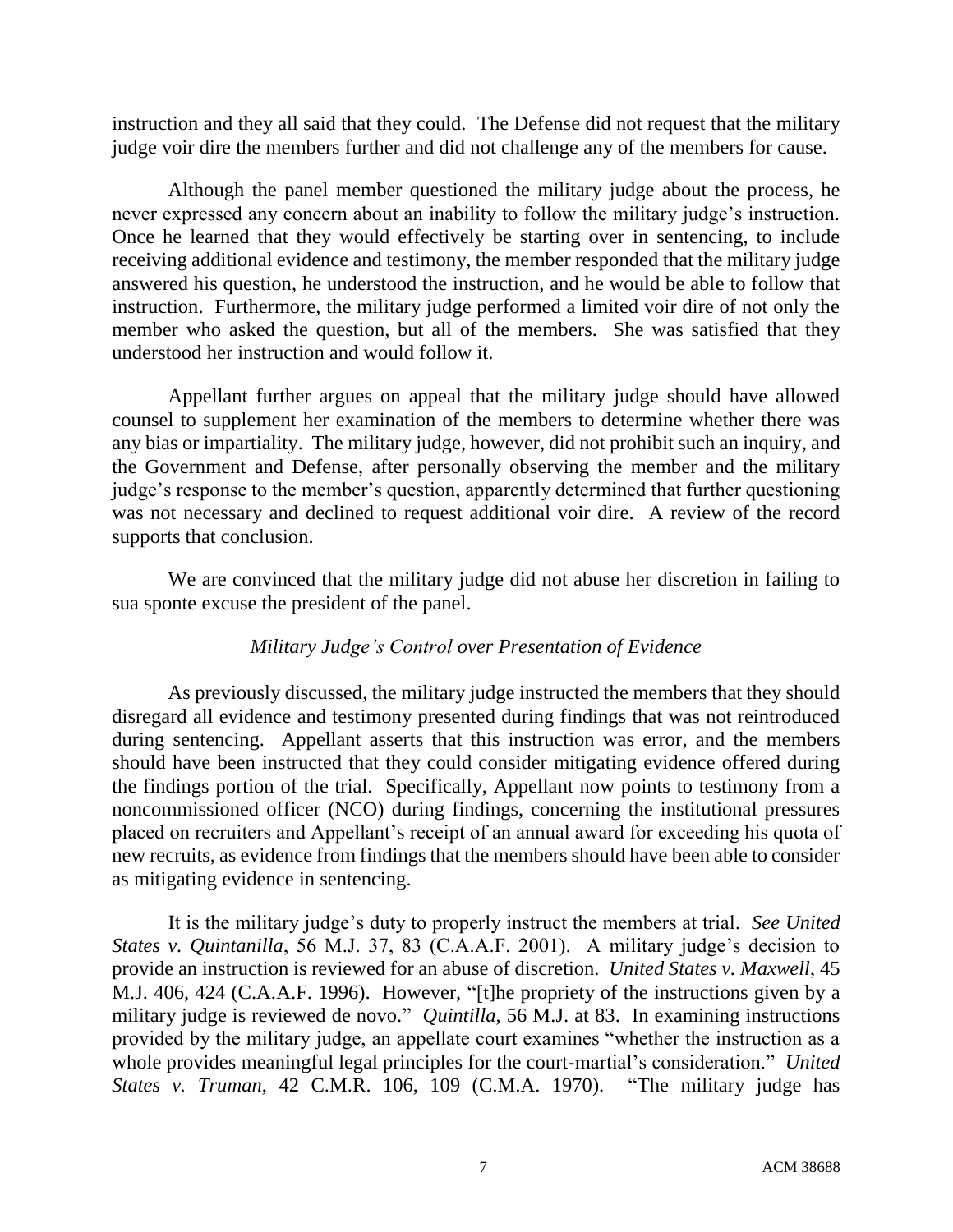considerable discretion in tailoring instructions to the evidence and law. *United States v. Hopkins*, 56 M.J. 393, 395 (C.A.A.F. 2002).

Although Appellant did not object to the military judge's instruction when initially given to the members, the Defense later approached the military judge during a recess to ask that the members be instructed that they may consider any mitigating evidence provided by a defense witness during findings. This discussion was later summarized during an Article 39(a), UCMJ, 10 U.S.C. § 839(a), session as follows:

> Counsel came to me . . . over the break; defense was asking if I would allow the members to consider the mitigating aspects of Sergeant [TC's] testimony. That sounded like a very bad idea to me for a few reasons; maybe just bad idea, not very bad. And the reasons I gave at the 802 was [sic], one, the government hadn't had an opportunity to cross-examine the witness on—on sentencing matters. But, even if the government didn't object, I've told the members to disregard everything that they heard in sentencing [sic]; to brain dump; and to then tell them, "Well, you can actually pick and choose some things from findings, if you think it's, you know, mitigating for the accused;" no. That's—that's extremely difficult to do. And it's not fair to ask them to do it.

> So, if there's any mitigating evidence that—that came out during findings, counsel are welcome to attempt to introduce that during sentencing. As far as judicial economy, I don't have a big interest in—in judicial economy—for this case. But, certainly no . . . judicial economy outweighs the confusion it's going to cause to the members.<sup>5</sup>

The trial defense counsel and the trial counsel both agreed that this was an accurate summary of the out-of-court conference. We use our highly discretionary authority under Article 66(c), UCMJ, 10 U.S.C. § 866(c), to not apply forfeiture to this alleged error, as the military judge's on-the-record summary was sufficient to preserve both Appellant's objection and the military judge's ruling as to that objection. *Cf. United States v. Butcher*,

<sup>5</sup> Rule for Courts-Martial (R.C.M.) 802 permits a military judge to conduct conferences with the parties to promote a fair and expeditious trial. The purpose of these discussions is to inform the military judge of anticipated issues, scheduling difficulties, administrative matters, and to provide an opportunity for efficient resolution of issues where the parties agree. R.C.M. 802(a), Discussion. The Discussion to R.C.M. 802 cautions, however, that these out-ofcourt conferences should not be used to litigate or decide contested issues. *Id*. As the military judge never inquired on the record whether Appellant consented to this resolution, it appears that the military judge may have used the R.C.M. 802 conference beyond that intended by the rule. We advise military judges to refrain from using R.C.M. 802 conferences for more than their intended purpose. This not only ensures that objections and rulings are preserved with clarity for later appellate review, but supports the transparency of the court-martial process.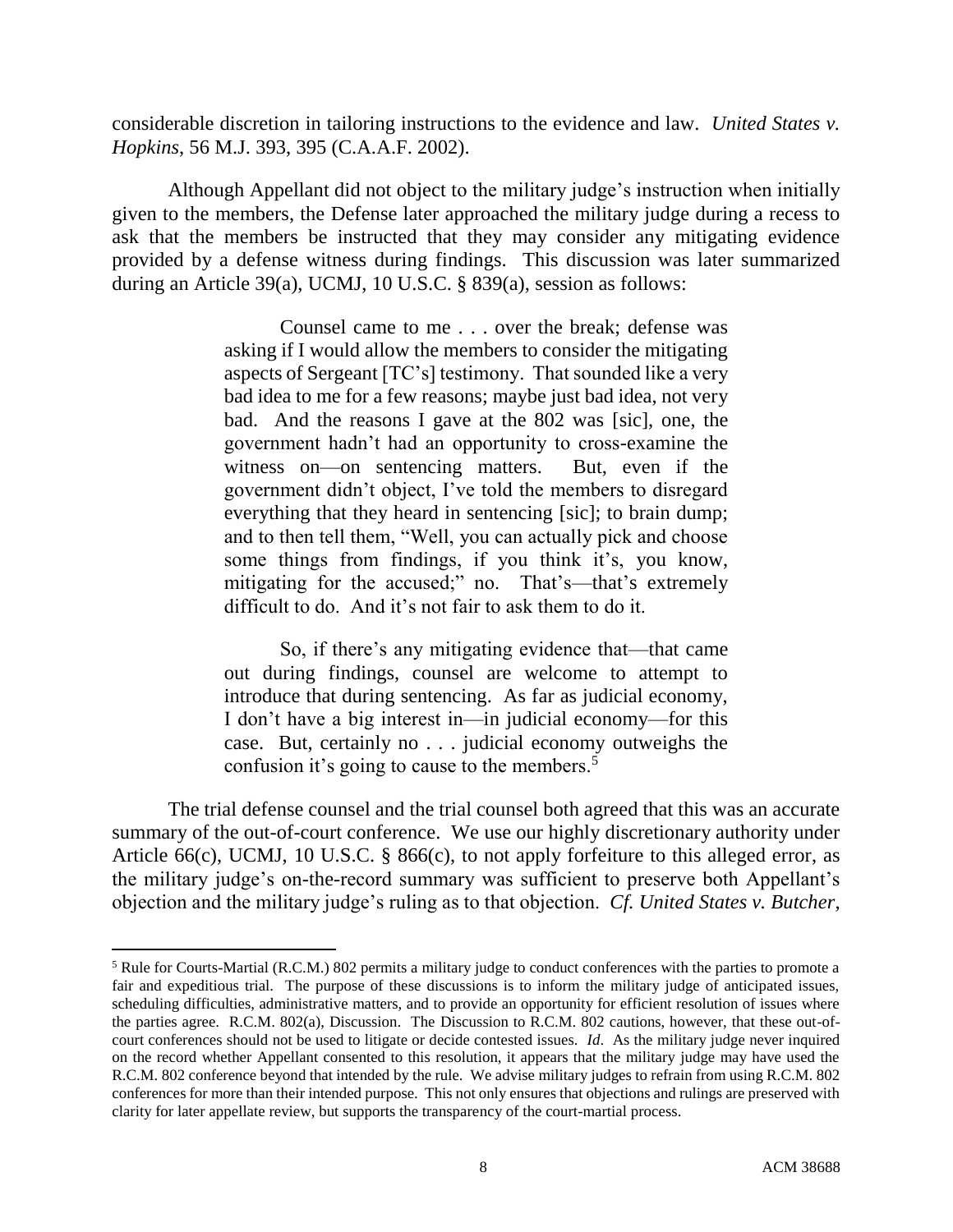56 M.J. 87, 93 (C.A.A.F. 2001) (noting that the service courts may use their Article 66(c), UCMJ, authority to determine whether a claim of unreasonable multiplication of charges had been waived or forfeited).

As an initial matter, the military judge's instruction and ruling did not preclude the Defense from providing the testimony of the NCO during sentencing or otherwise offering appropriate mitigating evidence in the sentencing phase of the trial. As the military judge clarified, the evidence in findings was only to be disregarded if it was not separately offered in sentencing. The military judge apparently concluded that, with the members' earlier questions about how the findings portion of the case related to the sentencing portion, readvising the members that they could consider a small portion of the findings case would unnecessarily risk member confusion. She determined that any risk was avoidable since the Defense was permitted to re-offer any previously presented evidence they believed was also properly admissible in sentencing.

Nevertheless, despite the option to re-offer evidence, the Defense elected not to recall the witness during the sentencing phase of trial. In lieu of that approach, Appellant presented character letters from two other NCOs and one retired NCO regarding his work ethic and concern for others. In addition to the admission of Appellant's performance evaluations over an eleven-year span, Appellant also presented numerous decorations, accolades, and accomplishments that detailed his many successes during his military career. Regarding the institutional pressures placed on recruiters, Appellant elected to present those concerns to the members through both his unsworn statement and a statement from his spouse.

A military judge is ultimately responsible for control of the court and the trial proceedings. *United States v. Vargas*, 74 M.J. 1, 8 (C.A.A.F. 2014) (upholding a military judge's decision to deny a government-requested, one-day delay). The military judge controls the mode and order of interrogating witnesses and presenting evidence to reach the truth and avoid needless consumption of time. Mil. R. Evid.  $611(a)$ . Here, the military judge determined that, although re-presentation of sentencing evidence would take additional time, the alternative risked confusing the members as to what portions of the findings evidence they could consider in sentencing. In a situation such as this where there was an acquittal of all litigated specifications and any relevant evidence could be represented in sentencing at the discretion of Appellant, we find that the military judge did not abuse her discretion in controlling the mode and presentation of evidence in this manner. *Cf. United States v. Royster*, ACM 29875, unpub. op. at 18–20 (A.F.C.M.R. 18 October 1993) (recognizing a military judge's authority to control the presentation of evidence in a courtroom when, after a two-month delay, he permitted the members to refresh their recollection by reviewing a written transcript of that prior testimony rather than having it read to the members), *aff'd*, 42 M.J. 488 (C.A.A.F. 1995).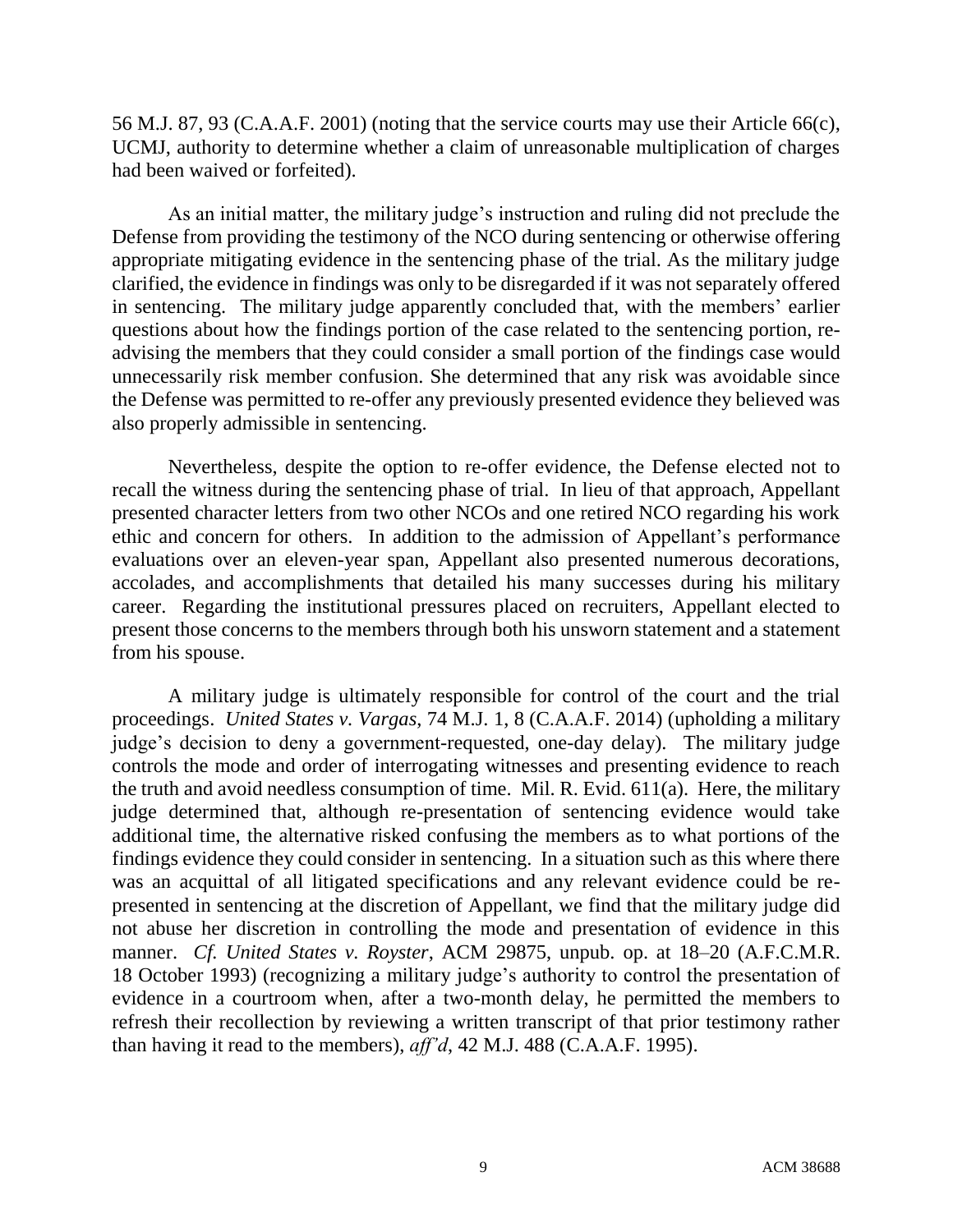#### *SJAR error*

The SJAR in this case described the character of Appellant's prior service as "below average."<sup>6</sup> Appellant and his counsel received a copy of the SJAR and responded pursuant to R.C.M. 1106(f)(4). This provision authorizes counsel for an accused to "submit, in writing, corrections or rebuttal to any matter in the recommendation believed to be erroneous, inadequate, or misleading, and may comment on any other matter." R.C.M. 1106(f)(4). Appellant's trial defense counsel noted that, "[a]lthough the SJAR states that AB Marsh's service was below average, he served in the Air Force for many years without any issues." The staff judge advocate (SJA), in the addendum to the SJAR, did not comment further on Appellant's prior service characterization or on trial defense counsel's comments regarding that characterization.

The trial defense counsel's letter and Appellant's other clemency matters were forwarded to the convening authority, along with an addendum to the SJAR. This addendum referenced all the matters submitted by Appellant and advised the convening authority that he "must" consider them prior to taking action. The convening authority also signed a memorandum stating that he did, in fact, consider all the matters attached to the SJAR prior to taking action on the case. The convening authority approved the sentence as adjudged.

On appeal, Appellant alleges that the SJAR's characterization of his prior service constituted erroneous advice on a substantial matter of fact or law and that trial defense counsel's comment on the SJA's characterization of service constituted an allegation of legal error requiring additional comment by the SJA in the addendum. We disagree.

We review de novo alleged errors in post-trial processing. *United States v. Sheffield*, 60 M.J. 591, 593 (A.F. Ct. Crim. App. 2004). The Court of Appeals for the Armed Forces has established the following process for resolving claims of error connected to post-trial review: "First, an appellant must allege the error at the Court of Criminal Appeals. Second, an appellant must allege prejudice as a result of the error. Third, an appellant must show what he would do to resolve the error if given such an opportunity." *United States v. Wheelus*, 49 M.J. 283, 288 (C.A.A.F. 1998).

We first consider whether the SJAR's characterization of Appellant's service record was error. We do not find it was error. While there may very well be differing views on how to best characterize Appellant's prior service, this constituted the SJA's opinion, and

 $<sup>6</sup>$  There is not a consensus as to the characterization of Appellant's prior service. There were three separate preferrals</sup> of charges—on 18 June 2013, 12 August 2013, and 15 October 2013. The first charges were preferred and forwarded by his then-commander, and the last two were preferred and forwarded by a successor commander. Following the first preferral of charges, Appellant's then-commander submitted a transmittal letter to the special court-martial convening authority where he opined that Appellant's service prior to the date of the offenses was "satisfactory." The next commander, however, in two subsequent transmittal letters to the special court-martial convening authority, described Appellant's service prior to the date of the offenses as "below average."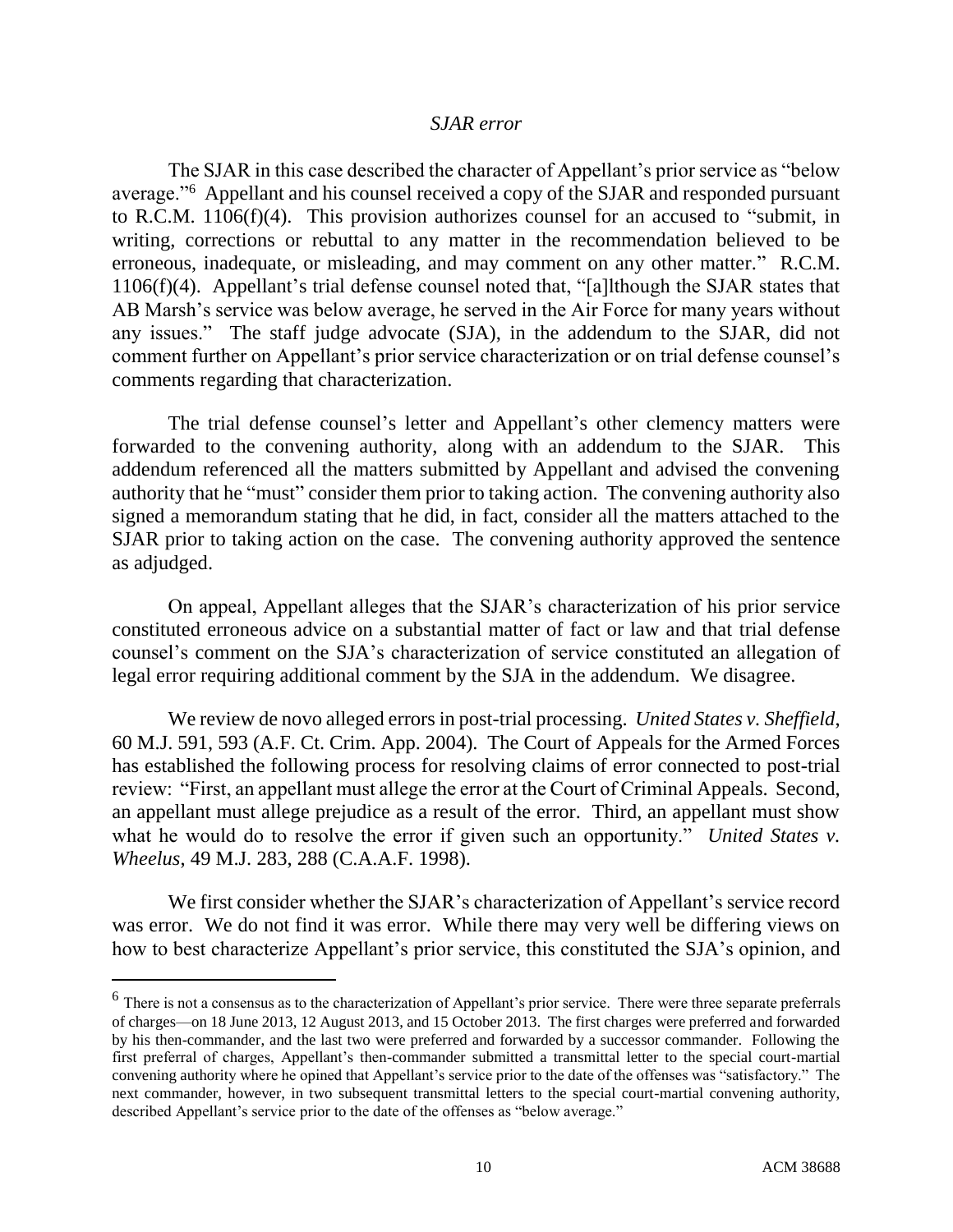it was an opinion that was echoed by Appellant's commander when he twice opined to the special court-martial convening authority that he believed Appellant's service characterization prior to the charges was "below average."<sup>7</sup> Furthermore, even assuming error, Appellant had an opportunity to respond to the SJA's characterization and put it into the appropriate context. The Defense did so by highlighting for the convening authority that in Appellant's many years of service there were no issues.<sup>8</sup> Having "no issues" is a far cry from asserting that Appellant's prior service was exemplary. Regardless, the Defense had an opportunity to resolve this discrepancy and took advantage of that opportunity during clemency. As a consequence, the convening authority considered all required matters, to include Appellant's clemency submissions, in electing not to exercise his discretionary clemency authority.

We next consider whether the portion of the Defense's clemency submission that referenced Appellant's prior service characterization constituted an allegation of legal error requiring further comment in accordance with R.C.M.  $1106(d)(4)$ .<sup>9</sup> We have previously considered this issue, and we reach the same conclusion today. A statement of disagreement as to how to describe Appellant's service does not constitute a "legal error" that would require a comment from the SJA in the addendum to the SJAR. *See United States v. Caminiti*, ACM 34562, unpub. op. at 21–22 (A.F. Ct. Crim. App. 27 February 2003) (holding there was no legal error alleged where the SJAR described the appellant's prior service as "dishonorable" and the defense responded in clemency that it was misleading to describe the appellant's service in such terms).

# *Post-trial Processing Delays*

In *United States v. Moreno*, our superior court established guidelines that trigger a presumption of unreasonable delay. 63 M.J. 129, 142 (C.A.A.F. 2006). This includes cases where action is not accomplished within 120 days of trial, as well as when the record of trial is not docketed with the service court within 30 days of the convening authority's action. *Id*.

Appellant asserts that we should grant him meaningful relief in light of the 149 days between the completion of trial and the convening authority's action (29 days beyond the standard) and the 92 days that elapsed between the convening authority's action and

<sup>&</sup>lt;sup>7</sup> We need not decide whether a characterization of service that was wholly unsupported by the record would constitute error. In this case, there was a reasonable disagreement, whether Appellant's prior service was best described as below average or merely satisfactory. These descriptions were used, at different times, in the transmittal letters forwarding Appellant's charges to the special court-martial convening authority.

<sup>&</sup>lt;sup>8</sup> We note that Appellant neither objected to the staff judge advocate's prior service characterization nor advocated for a different characterization. Nevertheless, it was clear from the tenor of the response that trial defense counsel believed that a "below average" characterization did not reflect Appellant's lack of disciplinary issues prior to the allegations in the case.

<sup>9</sup> R.C.M. 1106(d)(4) states, "[T]he staff judge advocate shall state whether, in the staff judge advocate's opinion, corrective action on the findings or sentence should be taken when an allegation of legal error is raised in matters submitted under R.C.M. 1105 or when otherwise deemed appropriate by the staff judge advocate."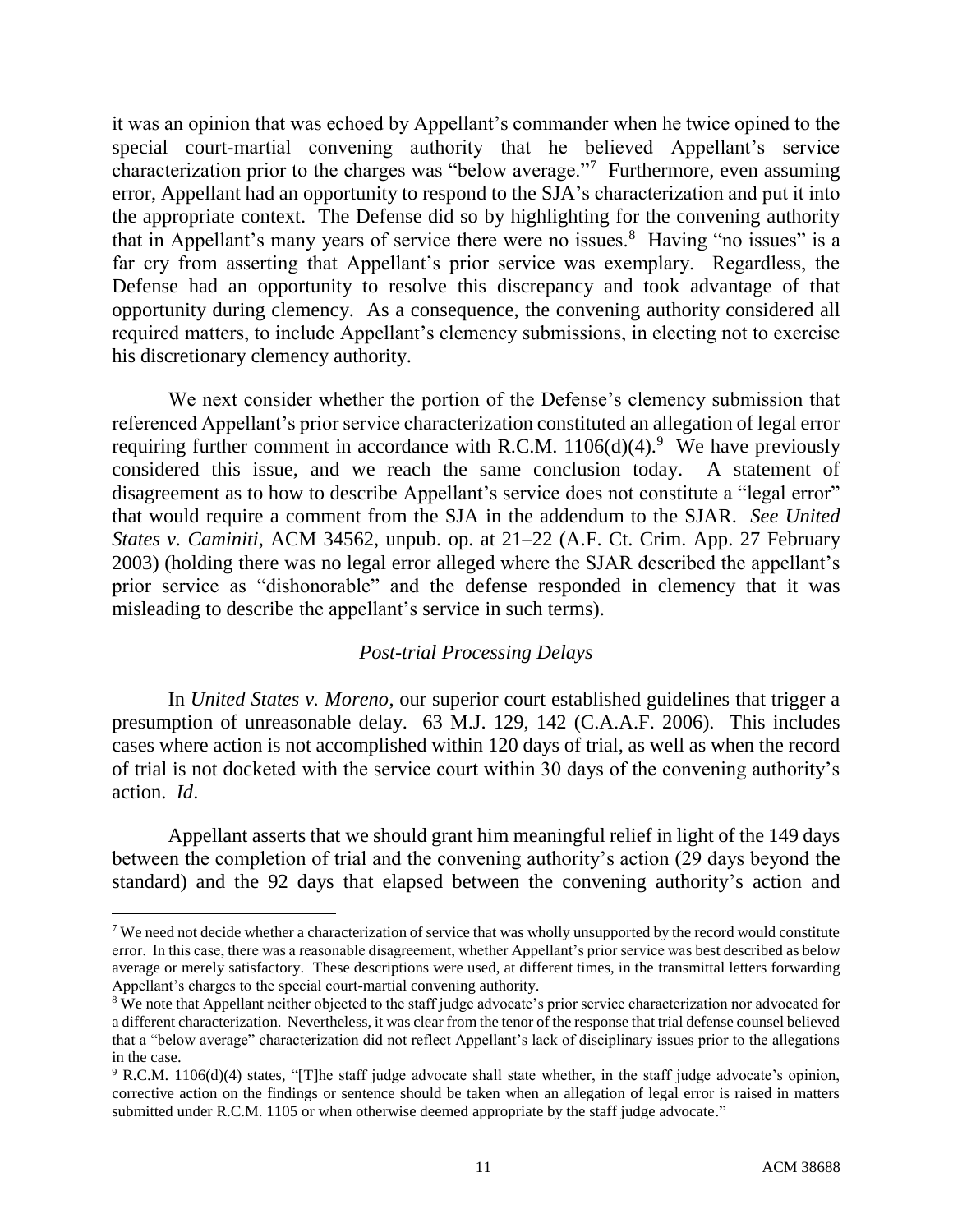docketing with this court (62 days beyond the standard).<sup>10</sup> Appellant requests that we not approve the full reduction in rank to E-1.

Appellant does not assert any prejudice, and we find none. Although Appellant does not assert any prejudice, we review Appellant's request for relief pursuant to *United States v. Tardif*, 57 M.J. 219, 224 (C.A.A.F. 2002). Under Article 66(c), UCMJ, this court is empowered "to grant relief for excessive post-trial delay without a showing of 'actual prejudice' within the meaning of Article 59(a), if it deems relief appropriate under the circumstances." *Id*. at 224 (quoting *United States v. Collazo*, 53 M.J. 721, 727 (Army Ct. Crim. App. 2000)). In *United States v. Toohey*, 63 M.J. 353, 362 (C.A.A.F. 2006), our superior court held that a service court may grant relief even when the delay was not "most extraordinary." The court held, "The essential inquiry remains appropriateness in light of all circumstances, and no single predicate criteria of 'most extraordinary' should be erected to foreclose application of Article 66(c), UCMJ, consideration or relief." *Id*.

We find relief appropriate in this case. In so doing, we considered the list of factors enumerated in *United States v. Gay*, 74 M.J. 736, 744 (A.F. Ct. Crim. App. 2015), with no single factor being dispositive. These factors include the length and reasons for the delay, whether there is evidence of harm to Appellant or to the justice system caused by the delay, and whether there is evidence of institutional neglect in the post-trial processing. *Id*.

The Government provided affidavits from a paralegal in charge of post-trial processing at the numbered air force and from a paralegal at the base legal office during the post-trial processing of this case. These affidavits identified the time it took to complete the transcription and assembly of the record of trial as the primary reason for exceeding the trial-to-action standard. In doing so, the affidavits provided a detailed account of this portion of the post-trial processing.

The 149 days from trial to action exceeded the standard by only 29 days. This was a 921-page, 10-volume record of trial. Considering the additional transcription and assembly time required for such a record, the court reporter requested additional court reporter assistance to expedite the transcription. The Government also identified a twoweek delay in serving the trial defense counsel with the record of trial prior to action as the trial defense counsel was deployed during the post-trial processing of this case. The affidavits identified, with specificity, the time and effort of the Government to assemble and serve the record of trial on the Defense prior to action. Under the circumstances of this case, a 149-day delay between the trial and the convening authority action was not so egregious, standing alone, to support sentence relief where there was no prejudice to Appellant. *See, e.g.*, *United States v. Lister*, ACM 38543 (recon), unpub. op. at 6–7 (A.F.

 $10$  Although Appellant alleged two additional days of delay, this was apparently the result of Appellant erroneously counting both the last day of trial and the day of action, as well as both the date of action and the date the case was docketed. *See United States v. Gray*, 74 M.J. 736 (A.F. Ct. Crim. App. 2015) (counting days for sentence to action, and for action to docketing); *United States v. Bischoff*, 74 M.J. 664 (A.F. Ct. Crim. App. 2015) (counting days from case docketed until opinion released).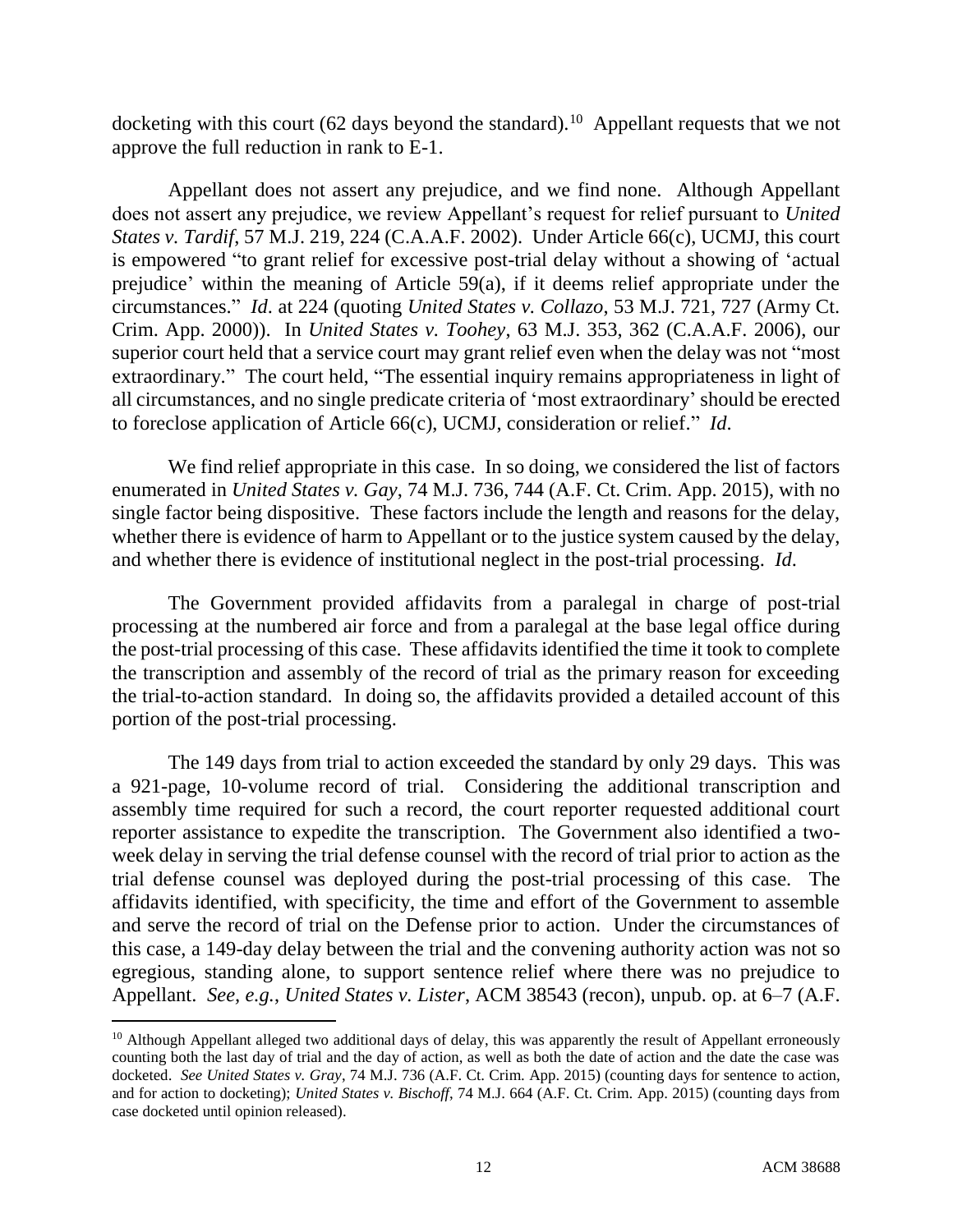Ct. Crim. App. 18 August 2015) (providing no relief for a 173-day delay to action where the record of trial was 810 pages); *United States v. Waite*, ACM 38357 (f rev), unpub. op. at 3–5 (A.F. Ct. Crim. App. 27 March 2015) (providing no relief for a 159-day delay where the time was attributable to a 1,017 page transcript and the assembling of a record of trial with 600 pages of exhibits and 300 pages of allied papers).

Most troubling, however, was the 92-day delay between action and docketing of this case. A delay between action and docketing is "the least defensible of all and worthy of the least patience." *United States v. Dunbar*, 31 M.J. 70, 73 (C.M.A. 1990). "[T]his stage involves no discretion or judgment; and, unlike an appellate court's consideration of an appeal, this stage involves no complex legal or factual issues or weighing of policy considerations." *Id.*

The affidavits submitted by the Government explained the delay between action and docketing as follows:

> The Action was signed on 21 July 2014. There was a discrepancy between which exhibits were ordered sealed in the transcript, which exhibits were listed as 'sealed' in the exhibit list and the actual exhibit documents that were sealed in the [record of trial]. It was a difficult issue to articulate to someone over the phone. There were multiple conversations between [the numbered air force legal office] and [the military justice division] regarding the way forward and multiple conversations with [the base legal office] on how to proceed. It took a long time to figure out if a certificate of correction was needed. When one was drafted, the base office was unable to contact the [Defense] to review the certificate of correction and the [military judge] would not sign it until the [Defense] had reviewed it. Finally, [the military justice division] directed the [court reporter] to listen to the recording to determine the [military judge's] intent and at that point the issue was corrected and the [record of trial] was mailed out shortly thereafter. The [record of trial] was forwarded to [the military justice division] on 29 September 2014.

Although we appreciate the apparent efforts to ensure the record of trial was accurate prior to forwarding it for appellate review, the Government has failed to identify with specificity why these efforts took more than two months. Although we acknowledge that efforts to ensure proper assembly of the record of trial could justify additional posttrial processing time beyond the 30-day standard, the Government in this case failed to sufficiently link their justification to the extent of delay that occurred. *Cf*. *United States v. Sutton*, ACM S32143, unpub. op. at 8–9 (A.F. Ct. Crim. App. 21 August 2014) (providing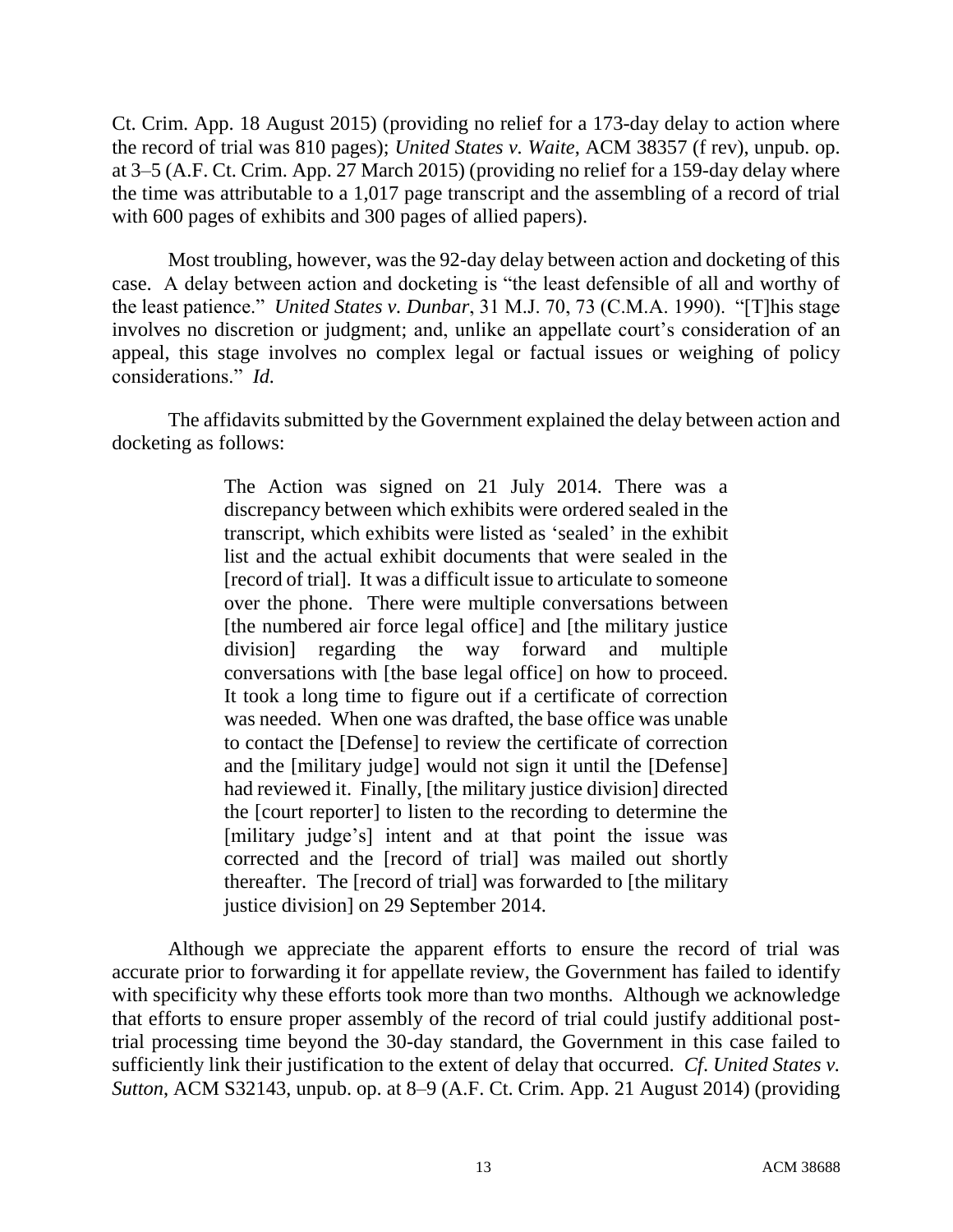*Tardif* relief for a 114-day delay between action and docketing, but recognizing that there might be valid reasons to explain action-to-docketing delay).

We find that there was significant delay that was not adequately explained by the Government. Considering that this delay followed a prior failure to meet the time standards for trial to action, we conclude that the delay in this case compromises the disciplinary effect of the military justice system as it relates to Appellant's sentence. Therefore, in exercising our broad authority under Article 66(c), UCMJ, we approve a sentence consisting of a bad-conduct discharge, forfeiture of \$750 pay per month for 8 months, confinement for 21 days, and reduction to E-1.<sup>11</sup>

### *Sealing of a Portion of the Record of Trial*

Appellant identifies pages 824–848 of Volume 7 of the record of trial as a closed hearing pursuant to Mil. R. Evid. 513 that should have been sealed. Appellant requests this court direct that portion of the record to be sealed. This was a closed hearing that involved a discussion of certain portions of Appellant's mental health records and whether the information contained in those records constituted appropriate rebuttal to a Defense submitted character letter from Appellant's mental health provider. From our review, we determined that only pages 829–832 discussed matters protected by Mil. R. Evid. 513 and should be sealed. The sealing of the other pages would not further the interests protected by Mil. R. Evid. 513.

Accordingly, the Clerk of the Court is directed to seal pages 829–832 in the original record of trial. The Government is also directed to remove these four pages from all other copies of the record of trial, as required by Air Force Manual 51-203, *Records of Trial*, ¶ 6.3.4 (27 June 2013).

# *Conclusion*

The approved findings and the sentence, as reassessed, are correct in law and fact, and no error materially prejudicial to the substantial rights of Appellant occurred. Articles 59(a) and 66(c), UCMJ, 10 U.S.C. § 859(a).<sup>12</sup>

<sup>&</sup>lt;sup>11</sup> The convening authority's action erroneously approved total forfeitures of pay and allowances. This was error as Appellant was released from confinement at the time of action, and, as such, total forfeitures of all pay and allowances should not have been approved. R.C.M. 1107(d)(2), Discussion; Air Force Instruction 51-201, *Administration of Military Justice*,  $\sqrt{9.26.1}$  (6 June 2013). The sentence, as reassessed, moots this error.

 $12$  Appellant noted that the court-martial order contains the following typographical errors: in Specification 4 of Charge I, "participant" is spelled "participate" and in Specification 13 of Charge I, "violate" is spelled "vilolate." We commend Appellate defense counsel for their attention to detail and the manner in which they brought this nonprejudicial typographical error to the attention of the court. We direct a corrected promulgating order to correct these minor errors.